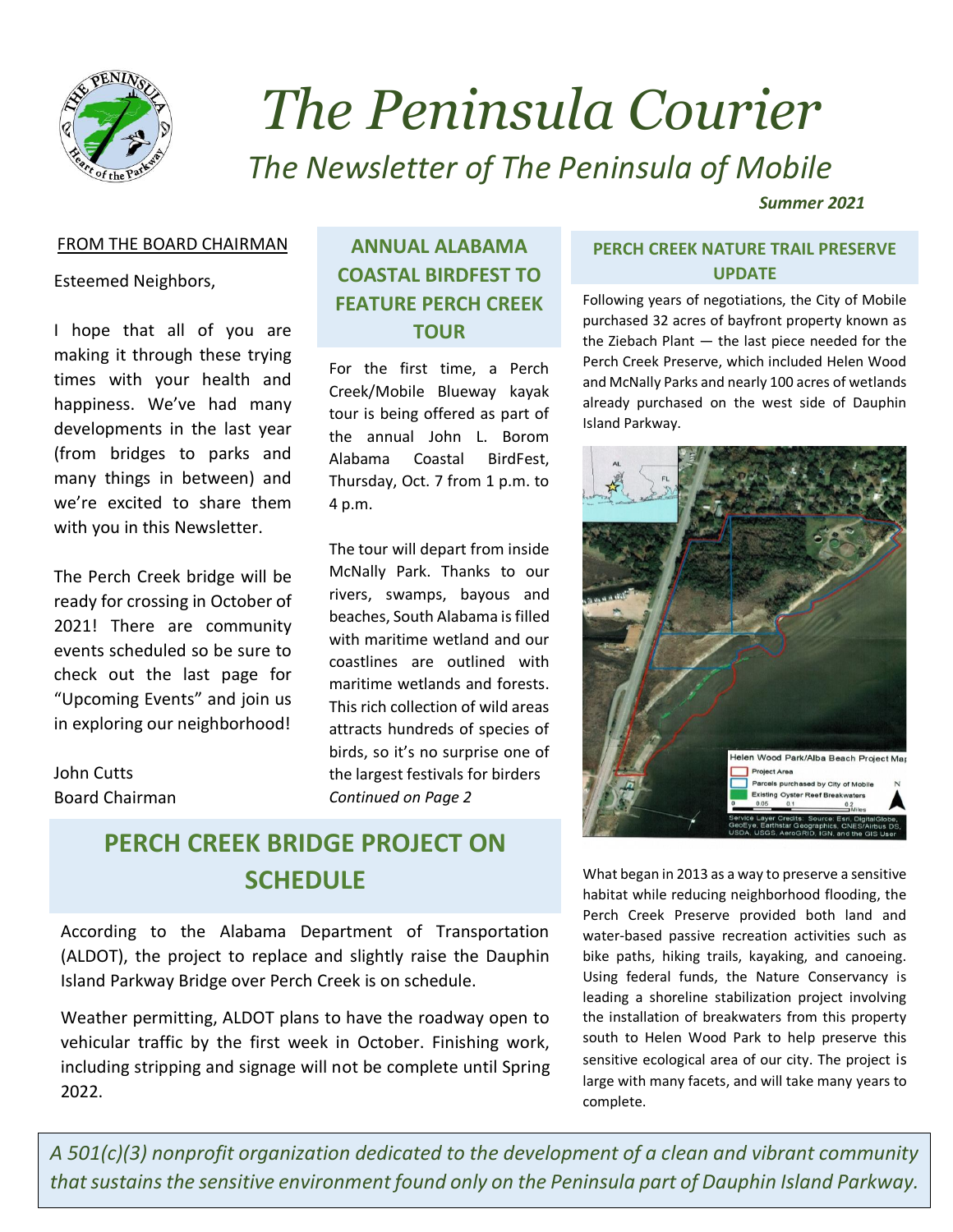## Annual Alabama Coastal BirdFest to feature Perch Creek Tour

#### *Continued from Page 1*

in the state is held right here on the Gulf Coast.

Reservations opened on Aug.  $9<sup>th</sup>$  to paddle the City of Mobile's new birding trail, the Perch Creek Nature Trail Preserve in the lower Dog River Watershed. Join other nature lovers as we depart from the Perch Creek launch of the Dog River Scenic Blueway inside McNally Park off Dauphin Island Parkway in Mobile. Meander through serene waters of the quiet, natural resource-rich complex. Watch for bald eagle, osprey, various songbirds and shorebirds, and maybe a glimpse of the resident Plieated Woodpecker. Local guides will also be on hand to discuss the unique flora and fauna found in this urban estuarine system. Note: Moderate paddle. For more information and to register, visi[t https://southalabamalandtrust.org/birdfest/](https://southalabamalandtrust.org/birdfest/)



Kayakers will have an opportunity to check out various wildlife during the Oct. 7 Perch Creek/Mobile Blueway Kayak Tour as part of the John L. Borom Alabama Coastal BirdFest.

The City of Mobile is awaiting recommendations from their engineers as to what the next steps should be to reopen Helen Wood Park at the south end of our community.

The Peninsula of Mobile continues to follow and request input into the development of the plans for the popular fishing spot, which continues to be damaged during tropical events. Located east of the mouth of Dog River, the park offers great fishing and beautiful views but is subjected to continual boat wakes and storm surge.



Helen Wood Park is a popular fishing site, but is always endangered by events such as boat wakes and storm surges.

**HELEN WOOD PARK UPDATE HISTORY OF THE TREES ALONG DAUPHIN ISLAND PARKWAY By SUE WINTER**

> Once upon a time, a group of residents of the south Dauphin Island Parkway (DIP) community called Parkway Pride recognized the five-lane state highway that now dominated their community was very unattractive and unhealthy to nearby waters.

> They came up with the idea to plant over 4,000 trees along the DIP right-of-way from Interstate 10 to the Dog River Bridge to divert storm water and create beauty that would last for years to come.

> The year was 1995, and after getting the support from the Alabama Department of Transportation (ALDOT) and Keep Mobile Beautiful, and with guidance from the Mobile County Master Gardeners, the Mobile Urban Forester and Plauche Landscape Design, the plan was developed, vetted and

Soon, the two City Council members representing our community at the time, Clinton Johnson (District 3) and Mabin Hicks (District) 4 donated discretionary funding to Parkway Pride to help make the project a reality.

It took three years and hundreds of volunteers to implement the largest public-private tree planting project ever undertaken in the State of Alabama. The first tree was planted in 1997 and the last one in 2000. For the first five years, Parkway Pride volunteers coordinated the donation and spreading of mulch and tended the newly planted Crepe and Wax Myrtle varieties as well as Live Oak where ALDOT restrictions allowed. The Luce family, then owners of Pinecrest Cemetery, offered space on their grounds to house the huge amounts of mulch required.

*Continued on Page 3*